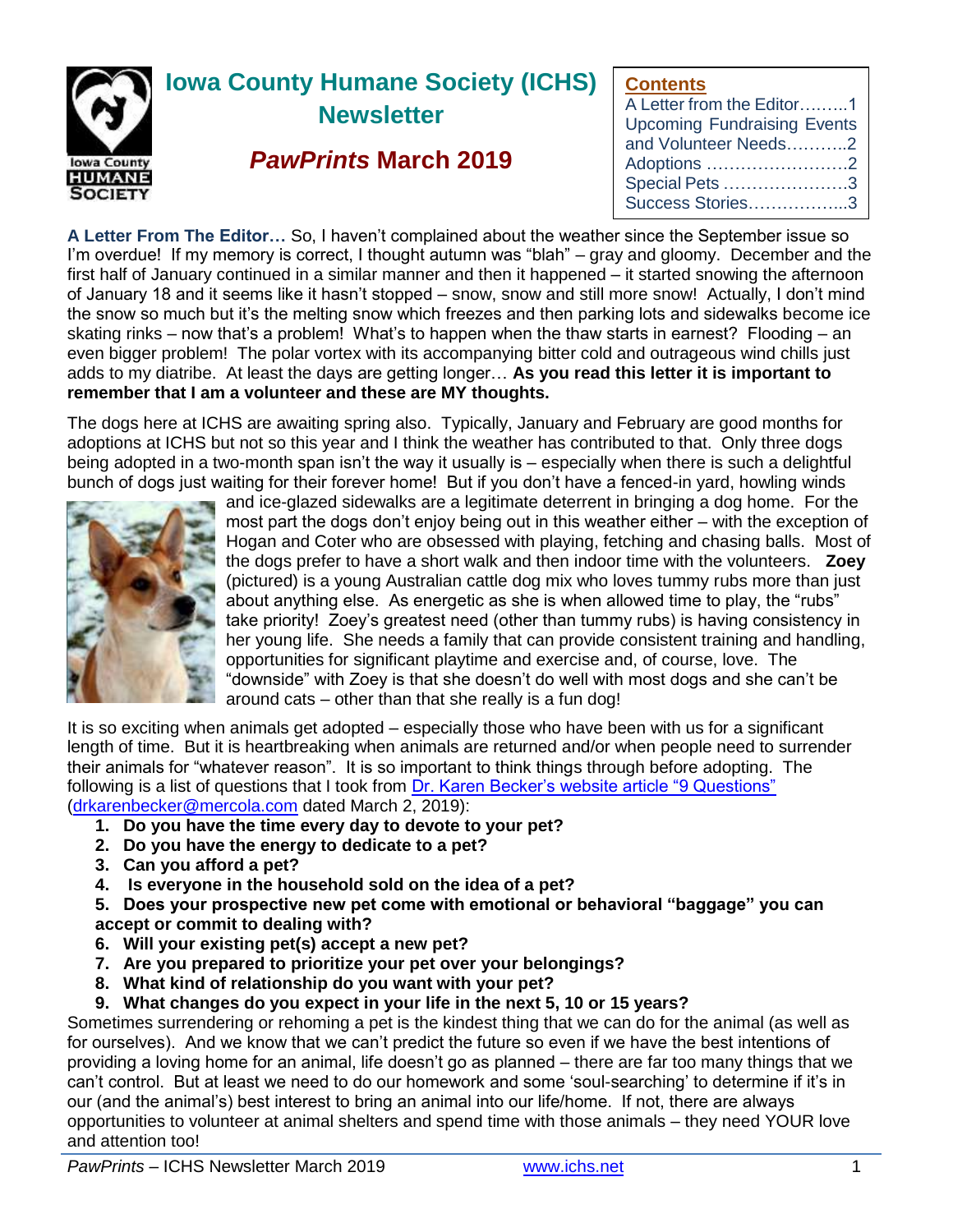As mentioned in the previous newsletter (*January 2019 PAWPRINTS*), there will be an upcoming **AWE meeting**. I am currently seeking concerns/suggestions/ thoughts on how better to improve the lives of the cats and dogs while they are waiting to be adopted. I also would like your ideas on how to make better use of the facility (both the building and the grounds). I will compile a list of those ideas which interested people can preview prior to the actual meeting. I think that doing it this way will make the AWE meeting more focused and in turn more productive. Feel free to e-mail me your ideas and I will include them on the list. The actual AWE meeting will be in April.

Speaking of meetings, the **Annual Board of Director's meeting will be Monday, March 25**, at the shelter at 7:00 pm. **If you have any suggestions or ideas about the content of PAWPRINTS, please contact me, Terri Davis, at [roadhogbiker@gmail.com](mailto:roadhogbiker@gmail.com)**

# **Upcoming Fundraising Events and Volunteer Needs**

Just a reminder that ICHS is always looking for volunteers to help with the planning and implementation of our fundraisers. Our goal is to have enough volunteers so that each individual would only have to help plan and/or work at one event per year. So…if you would like to get involved with the planning and organizing of 2019's fundraisers, please contact Joen at [outreach@ichs.net](mailto:outreach@ichs.net) for more details. We hope to hear from you!!! And, of course, the cats and dogs are always on the lookout for people to spend quality time with them!!! For more information on volunteer opportunities, please visit the [ICHS website.](http://www.ichs.net/volunteer-help/volunteer/)

**April 7, 14, 20, & 28 - Canine Good Citizen Spring Session Fundraiser** - ICHS will be holding our Spring CGC class session during the month of April with classes on Sunday (no class on Easter Sunday – rather the 3rd class will be on Saturday, the 20th). Class will be from 1PM to 3PM, with the certification test on the last Sunday (4/28). The cost for this session is just \$65. Sign up now, spots are limited and usually fill up fast!

**ICHS Annual Garage Sale Fundraiser (April 26th & 27 th from 8AM-2PM) -** Please join us for our annual spring garage sale! We'll be open from 8am-2pm each day. We'll have TONS of great deals on new and lightly used animal items (dog & cat crates, toys, bowls, beds, collars, etc.), as well as everything else you'd expect at a garage sale! Want to help raise money for ICHS? We are now accepting garage sale donations such as furniture, household items, electronics, jewelry, etc. Please only bring us items that are in good condition and functional - if you're not sure, call ahead and ask! Thank you!

**April 20 - Easter Bake Sale** - This traditional event dates back to the early beginnings of ICHS. The sale will be in the usual place – Spring Gate Mall in Dodgeville (near the entrance to Piggly Wiggly). The sale starts at 8:00 and continues until 1:00 or until all the "goodies" are gone. The variety and amount of donated treats is amazing! So, make our bake sale a part of your Easter tradition – and enjoy! **June 15 - SAVE THE DATE!!! "ICHS Best Ball Golf Outing"** to be held at the Norsk Golf Course in Mount Horeb. Details to follow.

|                  |                      | <b>January</b> | <b>February</b> |             |             |        |             |
|------------------|----------------------|----------------|-----------------|-------------|-------------|--------|-------------|
| <b>Cats</b>      |                      |                |                 | <b>Dogs</b> | <b>Cats</b> |        | <b>Dogs</b> |
| Maya* &          | Pumpkin              | Rosalyn        | Romeo &         | Zephyr      | Arwen       | Indigo | Ophelia     |
| Parcheesi*       | Elvira               | Izzie*         | Moby 3          | Jack        | B.W.        | Vondra |             |
| Shirley*         | <b>Dolly</b>         | Babushka*      | Barbara ?       |             | Stedman*    | Hamlet |             |
| Snap* &          | Purrton*             | Ivan* &        | Mushu ේ+        |             | Bieber 3    | Gayle* |             |
| Pop <sup>*</sup> | Chucky               | Lizzie*        | Harrison+       |             |             |        |             |
| Yahtzee*+        | Capri <sup>*</sup> + | Crackle*+      | Wesley*+        |             |             |        |             |
| Barcode*+        | Raya*+               |                |                 |             |             |        |             |

# **January & February Adoptions**

**\*** = kitten

+ = transferred to Angel's Wish

☺ = denotes animal has been at ICHS for over a year/was on the Top Ten list/has special needs/or is elderly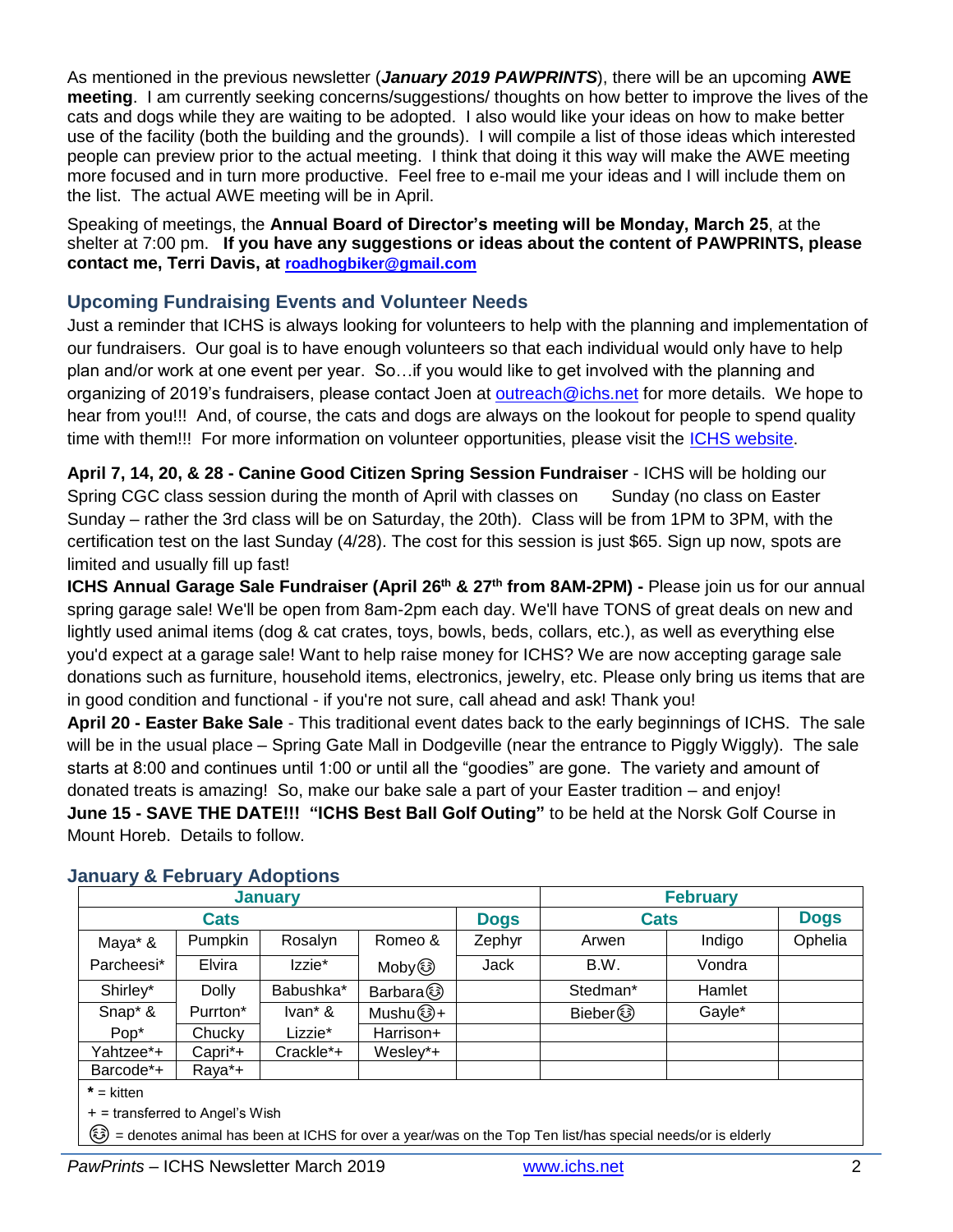# **Special Pets**

We all know that all animals are 'special' but the animals featured in this section are indeed special. These are 'special needs' animals. The special person/family who adopts one of these animals knows that this may/may not be the long-term relationship which we hope for when we open our hearts and homes to a new family member. These animals' 'forever homes' with us may be just for a short time before they move on…But, nevertheless, these animals need a home and a loving family just as we all do. Are you possibly the family that could provide a home for one of these animals? If not, do you know of a family who could provide a loving home for these animals? If so, please come out to ICHS and find out more about these animals from the ICHS staff.

# **FIV Kitty – No FIV kitties at the moment**

# **FeLV Kitties – No FeLV kitties at the moment**☺

# **Success Stories**

I need your help if I am to continue to feature the success stories which begin the moment your adopted companion chooses you. If you would be interested in sharing your pet's story in the newsletter, please email me at [roadhogbiker@gmail.com.](mailto:roadhogbiker@gmail.com)



*The first success story is a repeat from the January newsletter. Heidi's mom sent a recent picture of Heidi and so I am sharing both the picture and the story. Thank you, Mary, for the picture – Heidi sure looks like a happy cat!!!*

Thank you to everyone at the Iowa County Humane Society for taking such good care of **Heidi** the cat. I found her on your Top Ten Cat List, adopted her and I am so happy that I did. She is such a joy. In less than a week she has become part of our family. She sleeps at the foot

of the bed, loves running as fast as she can in the upstairs hallway (for no apparent reason), and plays with her favorite new toys, carrying some with her as she follows me from room to room. I know she had been in your shelter for many months. Several years ago, my family adopted two of your Top Ten Cats, Elsie and Wilma. Rather ordinary looking, they were healthy adult cats, but they were unremarkable in every way and had been overlooked and with you for two years. In no time at all, in our home they became wonderful pets, playful and loving, each with her own delightful personality. Kittens are adorable, but thank you for also taking care of the older cats and those with special needs. Again, thank you for Heidi. Mary T



I am happy to report that **Sam** (adopted as **Zepher**) is doing exceptionally well. I've attached a few pictures, one of him and two of him snuggling with his "brothers". Sam is a real sweetheart and pretty much always snuggles with one of his brothers. He's also a super smart guy! We go to the dog park every day so that he can run and play and exert energy, which helps his mind relax. I'm trying to get him into doggie daycare and this spring we may try agility classes. I feel so blessed to have adopted Sam and added him to our family!